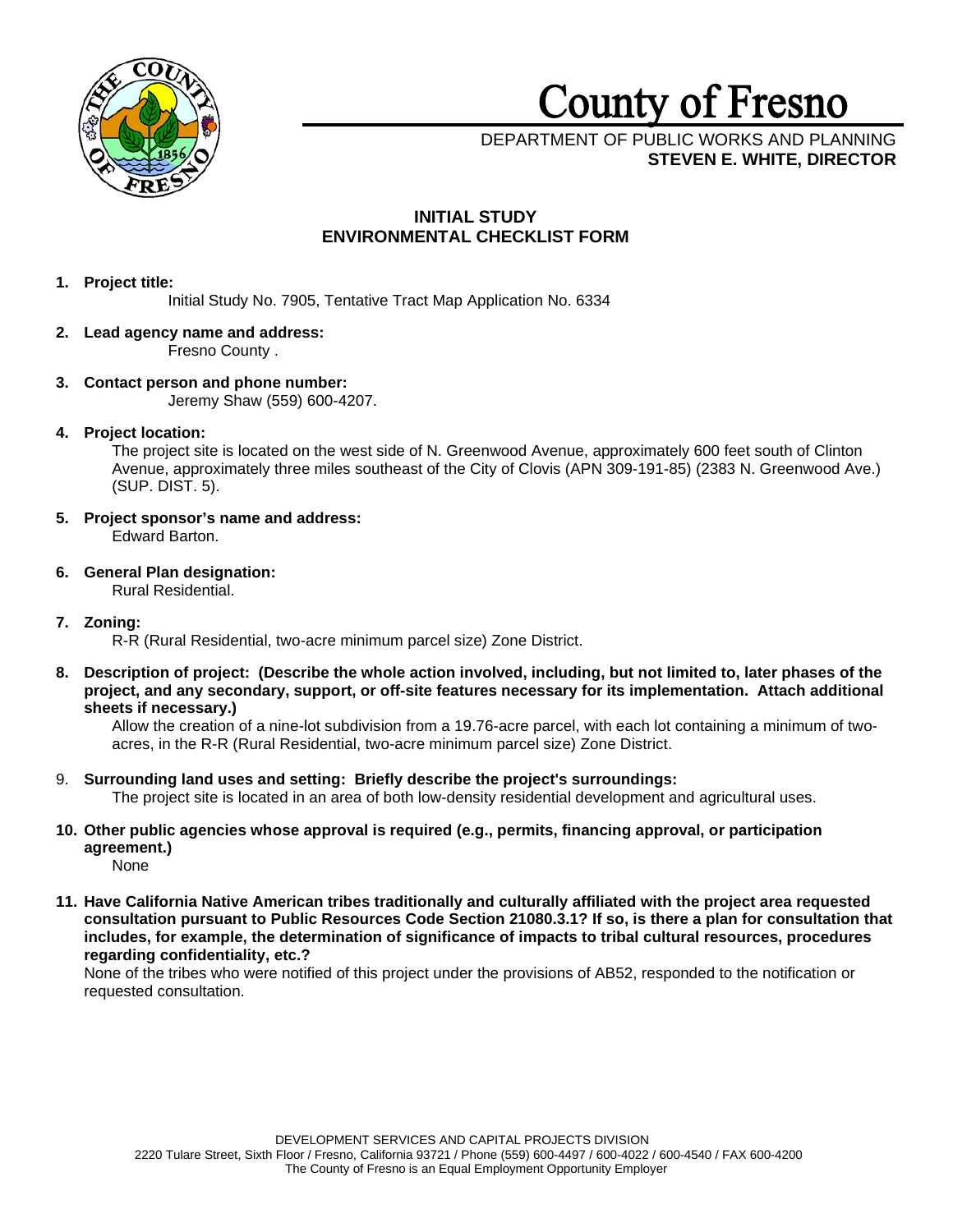# **ENVIRONMENTAL FACTORS POTENTIALLY AFFECTED:**

The environmental factors checked below would be potentially affected by this project, involving at least one impact that is a "Potentially Significant Impact" as indicated by the checklist on the following pages.

| Aesthetics                                        | Agriculture and Forestry Resources |
|---------------------------------------------------|------------------------------------|
| <b>Air Quality</b>                                | <b>Biological Resources</b>        |
| <b>Cultural Resources</b>                         | Energy                             |
| Geology/Soils                                     | <b>Greenhouse Gas Emissions</b>    |
| Hazards & Hazardous Materials                     | <b>Hydrology/Water Quality</b>     |
| Land Use/Planning                                 | <b>Mineral Resources</b>           |
| Noise                                             | Population/Housing                 |
| <b>Public Services</b>                            | Recreation                         |
| Transportation                                    | <b>Tribal Cultural Resources</b>   |
| Utilities/Service Systems                         | Wildfire                           |
| Mandatory Findings of Significance                |                                    |
| DETERMINATION OF REQUIRED ENVIRONMENTAL DOCUMENT: |                                    |
|                                                   |                                    |

On the basis of this initial evaluation:

- $\boxtimes$  I find that the proposed project COULD NOT have a significant effect on the environment. A NEGATIVE **DECLARATION WILL BE PREPARED.** 
	- I find that although the proposed project could have a significant effect on the environment, there will not be a significant effect in this case because the Mitigation Measures described on the attached sheet have been added to the project. **A MITIGATED NEGATIVE DECLARATION WILL BE PREPARED.**
	- I find the proposed project MAY have a significant effect on the environment, and an **ENVIRONMENTAL IMPACT REPORT** is required
	- I find that as a result of the proposed project, no new effects could occur, or new Mitigation Measures would be required that have not been addressed within the scope of a previous Environmental Impact Report.

**PERFORMED BY: REVIEWED BY: REVIEWED BY:** 

Shaw Planner Jeremy

David Randall, Senior Planner

**Date:** / - '7--C? - '2 z\_ **Date:** (- *?o-*Z?2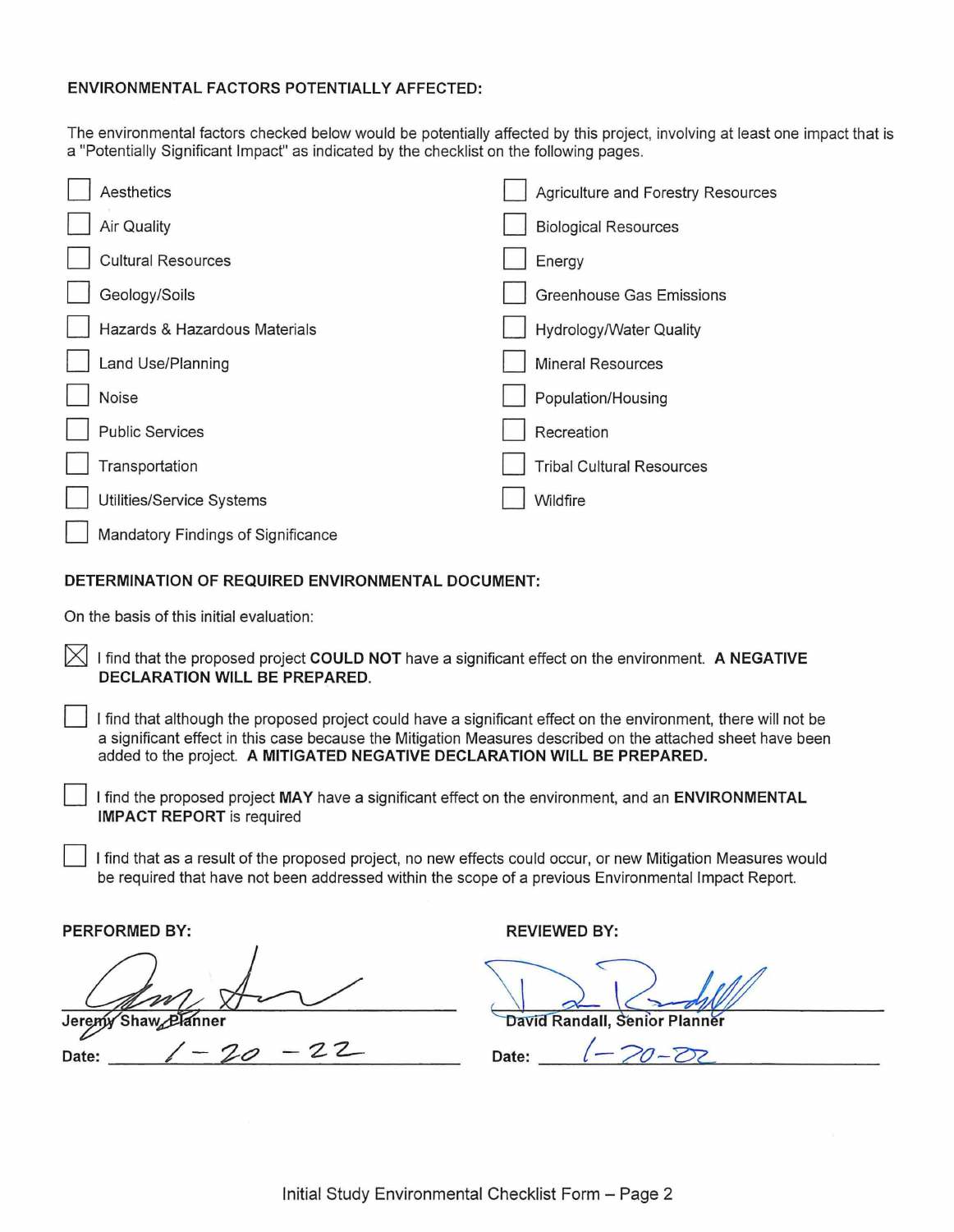# **INITIAL STUDY ENVIRONMENTAL CHECKLIST FORM (Initial Study No. 7905 and Tentative Tract Map Application No. 6334)**

The following checklist is used to determine if the proposed project could potentially have a significant effect on the environment. Explanations and information regarding each question follow the checklist.

- 1 = No Impact
- 2 = Less Than Significant Impact
- 3 = Less Than Significant Impact with Mitigation Incorporated
- 4 = Potentially Significant Impact

# I. AESTHETICS

Except as provided in Public Resources Code Section 21099, would the project:

- 1 a) Have a substantial adverse effect on a scenic vista?
- 1 b) Substantially damage scenic resources, including, but not limited to, trees, rock outcroppings, and historic buildings within a state scenic highway?
- 1 c) In non-urbanized areas, substantially degrade the existing visual character or quality of public views of the site and its surroundings? (Public views are those that are experienced from a publicly accessible vantage point.) If the project is in an urbanized area, would the project conflict with applicable zoning and other regulations governing scenic quality?
- 2 d) Create a new source of substantial light or glare that would adversely affect day or nighttime views in the area?

# II. AGRICULTURAL AND FORESTRY RESOURCES

In determining whether impacts to agricultural resources are significant environmental effects, lead agencies may refer to the California Agricultural Land Evaluation and Site Assessment Model (1997) prepared by the California Dept. of Conservation as an optional model to use in assessing impacts on agriculture and farmland. In determining whether impacts to forest resources, including timberland, are significant environmental effects, lead agencies may refer to information compiled by the California Department of Forestry and Fire Protection regarding the state's inventory of forest land, including the Forest and Range Assessment Project and the Forest Legacy Assessment project; and forest carbon measurement methodology in Forest Protocols adopted by the California Air Resources Board. Would the project:

- 1 a) Convert Prime Farmland, Unique Farmland, or Farmland of Statewide Importance, as shown on the maps prepared pursuant to the Farmland Mapping and Monitoring Program of the California Resources Agency, to non-agricultural use?
- 1 b) Conflict with existing zoning for agricultural use, or a Williamson Act Contract?
- 1 c) Conflict with existing zoning for forest land, timberland or timberland zoned Timberland Production?
- 1 d) Result in the loss of forest land or conversion of forest land to non-forest use?
- 1 e) Involve other changes in the existing environment which, due to their location or nature, could result in conversion of Farmland to non-agricultural use or conversion of forest land to non-forest use?

# III. AIR QUALITY

Where available, the significance criteria established by the applicable air quality management district or air pollution control district may be relied upon to make the following determinations. Would the project:

- 2 a) Conflict with or obstruct implementation of the applicable Air Quality Plan?
- 2 b) Result in a cumulatively considerable net increase of any criteria pollutant for which the project region is nonattainment under an applicable federal or state ambient air quality standard?
- 1 c) Expose sensitive receptors to substantial pollutant concentrations?
- 1 d) Result in other emissions (such as those leading to odors) adversely affecting a substantial number of people?

#### IV. BIOLOGICAL RESOURCES

Would the project:

- 2 a) Have a substantial adverse effect, either directly or through habitat modifications, on any species identified as a candidate, sensitive, or special-status species in local or regional plans, policies, or regulations, or by the California Department of Fish and Wildlife or U.S. Fish and Wildlife Service?
- 2 b) Have a substantial adverse effect on any riparian habitat or other sensitive natural community identified in local or regional plans, policies, regulations, or by the California Department of Fish and Wildlife or U.S. Fish and Wildlife Service?
- 1 c) Have a substantial adverse effect on state or federallyprotected wetlands (including, but not limited to, marsh, vernal pool, coastal, etc.) through direct removal, filling, hydrological interruption, or other means?
- $1$  d) Interfere substantially with the movement of any native resident or migratory fish or wildlife species or with established native resident or migratory wildlife corridors, or impede the use of native wildlife nursery sites?
- 1 e) Conflict with any local policies or ordinances protecting biological resources, such as a tree preservation policy or ordinance?
- 1 f) Conflict with the provisions of an adopted Habitat Conservation Plan, Natural Community Conservation Plan, or other approved local, regional, or state Habitat Conservation Plan?

## V. CULTURAL RESOURCES

#### Would the project:

- 1 a) Cause a substantial adverse change in the significance of a historical resource pursuant to Section 15064.5?
- 1 b) Cause a substantial adverse change in the significance of an archaeological resource pursuant to Section 15064.5?
- 1 c) Disturb any human remains, including those interred outside of formal cemeteries?

## VI. ENERGY

Would the project:

- 1 a) Result in potentially significant environmental impact due to wasteful, inefficient, or unnecessary consumption of energy resources during project construction or operation?
- 1 b) Conflict with or obstruct a state or local plan for renewable energy or energy efficiency?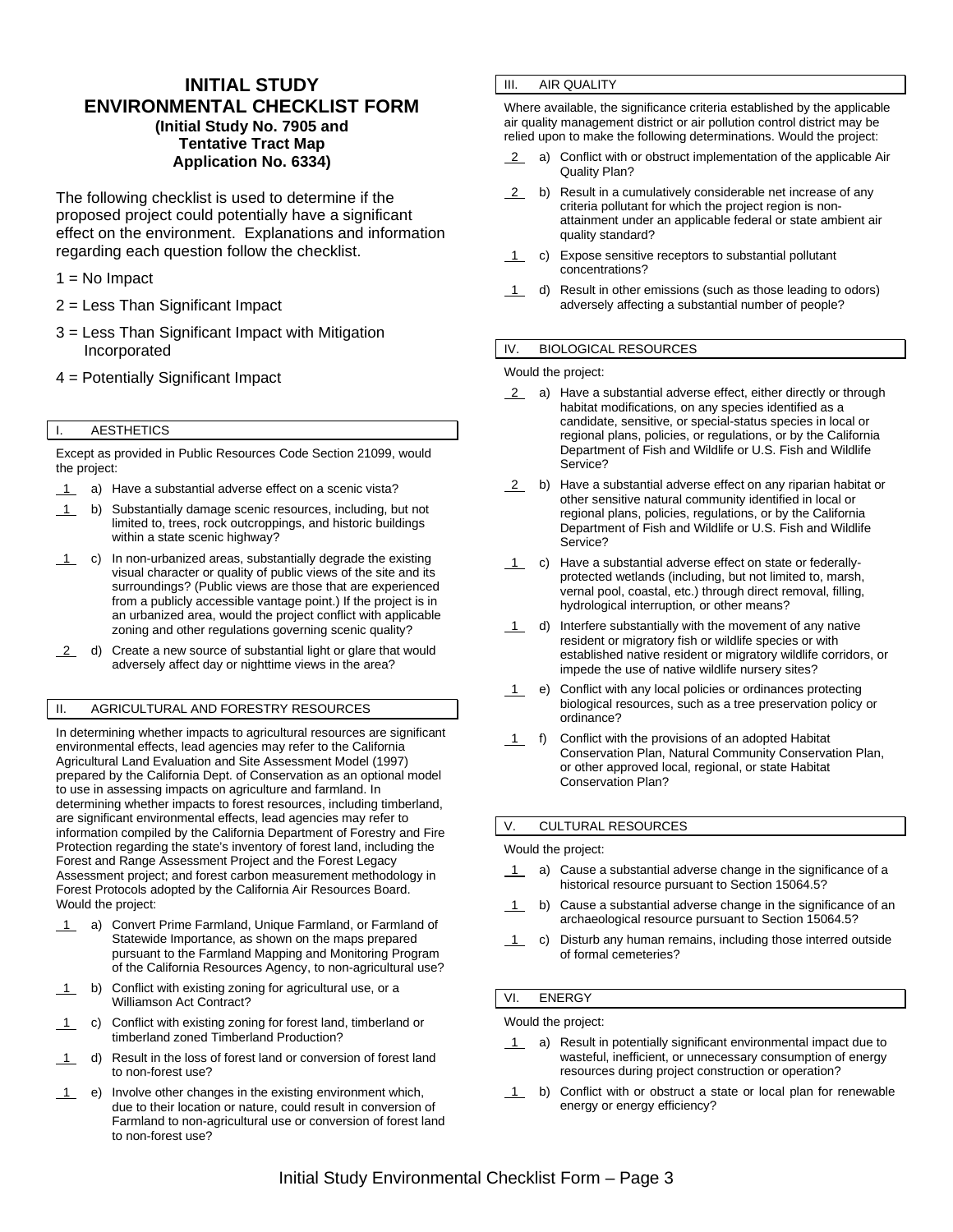# VII. GEOLOGY AND SOILS

Would the project:

- a) Directly or indirectly cause potential substantial adverse effects, including the risk of loss, injury, or death involving:
- 1 i) Rupture of a known earthquake fault, as delineated on the most recent Alquist-Priolo Earthquake Fault Zoning Map issued by the State Geologist for the area or based on other substantial evidence of a known fault?
- ii) Strong seismic ground shaking?
- iii) Seismic-related ground failure, including liquefaction?
- 1 iv) Landslides?
- 1 b) Result in substantial soil erosion or loss of topsoil?
- 1 c) Be located on a geologic unit or soil that is unstable, or that would become unstable as a result of the project, and potentially result in on- or off-site landslide, lateral spreading, subsidence, liquefaction, or collapse?
- d) Be located on expansive soil as defined in Table 18-1-B of the Uniform Building Code (1994), creating substantial direct or indirect risks to life or property?
- 2 e) Have soils incapable of adequately supporting the use of septic tanks or alternative waste water disposal systems where sewers are not available for the disposal of waste water?
- 1 f) Directly or indirectly destroy a unique paleontological resource or site or unique geologic feature?

# VIII. GREENHOUSE GAS EMISSIONS

#### Would the project:

- 2 a) Generate greenhouse gas emissions, either directly or indirectly, that may have a significant impact on the environment?
- 2 b) Conflict with an applicable plan, policy or regulation adopted for the purpose of reducing the emissions of greenhouse gases?

#### IX. HAZARDS AND HAZARDOUS MATERIALS

Would the project:

- 1 a) Create a significant hazard to the public or the environment through the routine transport, use, or disposal of hazardous materials?
- 1 b) Create a significant hazard to the public or the environment through reasonably foreseeable upset and accident conditions involving the release of hazardous materials into the environment?
- c) Emit hazardous emissions or handle hazardous or acutely hazardous materials, substances, or waste within onequarter mile of an existing or proposed school?
- $1$  d) Be located on a site which is included on a list of hazardous materials sites compiled pursuant to Government Code Section 65962.5 and, as a result, create a significant hazard to the public or the environment?
- 1 e) For a project located within an airport land use plan or, where such a plan has not been adopted, within two miles of a public airport or public use airport, result in a safety hazard or excessive noise for people residing or working in the project area?
- 1 f) Impair implementation of or physically interfere with an adopted emergency response plan or emergency evacuation plan?
- 1 g) Expose people or structures, either directly or indirectly, to a significant risk of loss, injury or death involving wildland fires?

# OLOGY AND WATER QUALITY

Would the project:

- a) Violate any water quality standards or waste discharge requirements or otherwise substantially degrade surface or groundwater quality?
- 2 b) Substantially decrease groundwater supplies or interfere substantially with groundwater recharge such that the project may impede sustainable groundwater management of the basin?
- $\overline{1}$  c) Substantially alter the existing drainage pattern of the site or area, including through the alteration of the course of a stream or river or through the addition of impervious surfaces, in a manner which would result in substantial erosion or siltation on or off site?
	- i) Result in substantial erosion or siltation on or off site;
- 1 ii) Substantially increase the rate or amount of surface runoff in a manner which would result in flooding on or off site;
- 1 iii) Create or contribute runoff water which would exceed the capacity of existing or planned storm water drainage systems or provide substantial additional sources of polluted runoff; or
- 1 iv) Impede or redirect flood flows?
- 1 d) In flood hazard, tsunami, or seiche zones, risk release of pollutants due to project inundation?
- 1 e) Conflict with or obstruct implementation of a water quality control plan or sustainable groundwater management plan?

## XI. LAND USE AND PLANNING

Would the project:

- 1 a) Physically divide an established community?
- 1 b) Cause a significant environmental impact due to a conflict with any land use plan, policy, or regulation adopted for the purpose of avoiding or mitigating an environmental effect?

## XII. MINERAL RESOURCES

Would the project:

- 1 a) Result in the loss of availability of a known mineral resource that would be of value to the region and the residents of the state?
- 1 b) Result in the loss of availability of a locally-important mineral resource recovery site delineated on a local General Plan, Specific Plan or other land use plan?

## XIII. NOISE

Would the project result in:

- 1 a) Generation of a substantial temporary or permanent increase in ambient noise levels in the vicinity of the project in excess of standards established in the local general plan or noise ordinance, or applicable standards of other agencies?
- 1 b) Generation of excessive ground-borne vibration or groundborne noise levels?
- 1 c) For a project located within the vicinity of a private airstrip or an airport land use plan or, where such a plan has not been adopted, within two miles of a public airport or public use airport, exposing people residing or working in the project area to excessive noise levels?

## XIV. POPULATION AND HOUSING

Would the project:

2 a) Induce substantial unplanned population growth in an area, either directly (for example, by proposing new homes and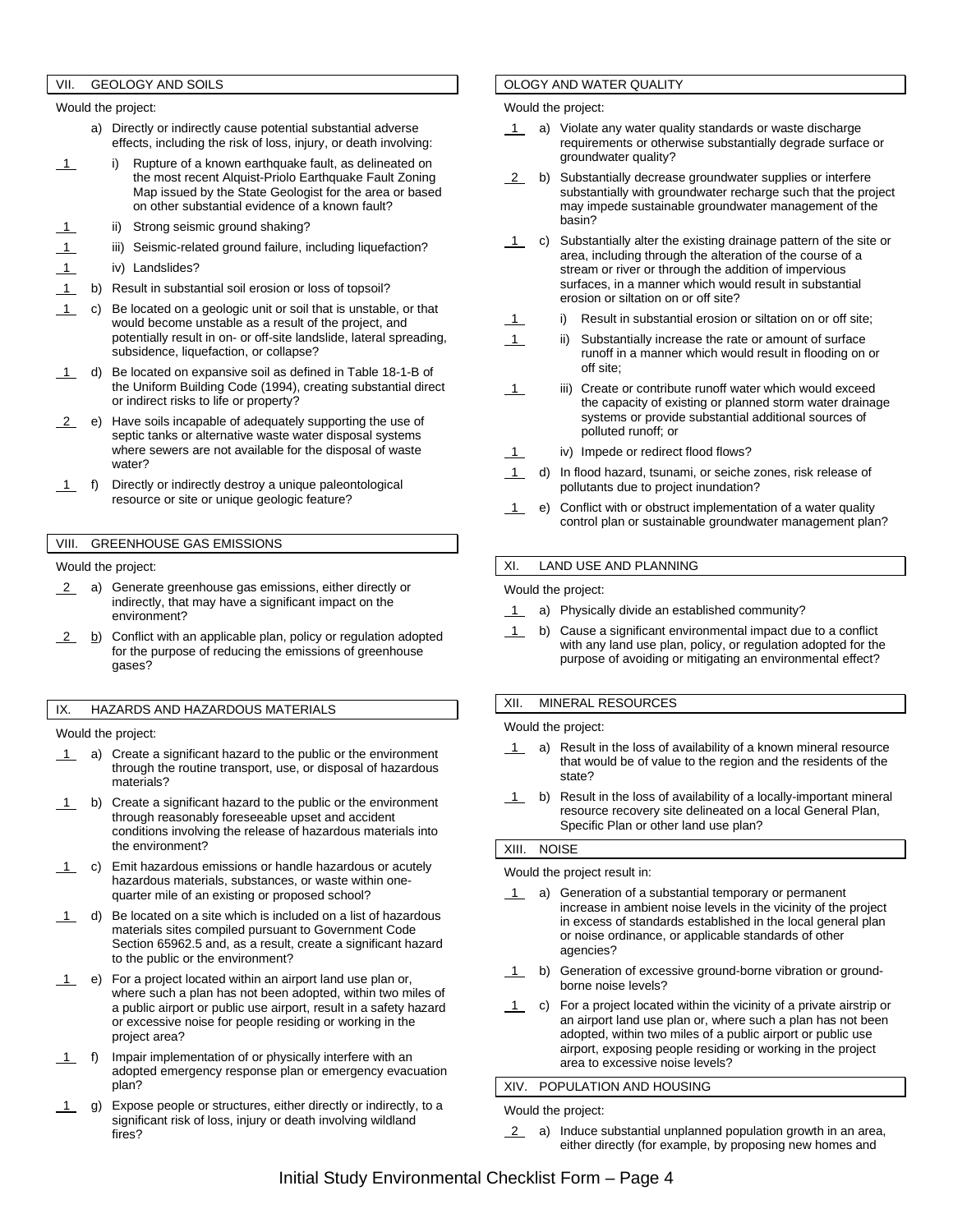businesses) or indirectly (for example, through extension of roads or other infrastructure)?

2 b) Displace substantial numbers of existing people or housing, necessitating the construction of replacement housing elsewhere?

# XV. PUBLIC SERVICES

Would the project:

- 2 a) Result in substantial adverse physical impacts associated with the provision of new or physically-altered governmental facilities, or the need for new or physically-altered governmental facilities, the construction of which could cause significant environmental impacts, in order to maintain acceptable service ratios, response times or other performance objectives for any of the public services:
- 2 i) Fire protection?
- 2 ii) Police protection?
- 2 iii) Schools?
- 1 iv) Parks?
- 1 v) Other public facilities?

# XVI. RECREATION

#### Would the project:

- 1 a) Increase the use of existing neighborhood and regional parks or other recreational facilities such that substantial physical deterioration of the facility would occur or be accelerated?
- 1 b) Include recreational facilities or require the construction or expansion of recreational facilities, which might have an adverse physical effect on the environment?

# XVII. TRANSPORTATION

Would the project:

- 2 a) Conflict with a program, plan, ordinance or policy addressing the circulation system, including transit, roadway, bicycle and pedestrian facilities?
- 2 b) Would the project conflict or be inconsistent with CEQA Guidelines section 15064.3, subdivision (b)?
- 2 c) Substantially increase hazards due to a geometric design feature (e.g., sharp curves or dangerous intersections) or incompatible uses (e.g., farm equipment)?
- 2 d) Result in inadequate emergency access?

#### XVIII. TRIBAL CULTURAL RESOURCES

Would the project:

- 1 a) Would the project cause a substantial adverse change in the significance of a tribal cultural resource, defined in Public Resources Code Section 21074 as either a site, feature, place, cultural landscape that is geographically defined in terms of the size and scope of the landscape, sacred place, or object with cultural value to a California Native American tribe, and that is:
- 1 i) Listed or eligible for listing in the California Register of Historical Resources, or in a local register of historical resources as defined in Public Resources Code Section 5020.1(k), or
- 1 ii) A resource determined by the lead agency, in its discretion and supported by substantial evidence, to be significant pursuant to criteria set forth in subdivision (c) of Public Resources Code Section 5024.1? In applying the criteria set

forth in subdivision (c) of Public Resource Code Section 5024.1, the lead agency shall consider the significance of the resource to a California Native American tribe.)

#### XIX. UTILITIES AND SERVICE SYSTEMS

Would the project:

- 1 a) Require or result in the relocation or construction of new or expanded water, wastewater treatment or storm water drainage, electric power, natural gas, or telecommunications facilities, the construction or relocation of which could cause significant environmental effects?
- 2 b) Have sufficient water supplies available to serve the project and reasonably foreseeable future development during normal, dry and multiple dry years?
- $2$  c) Result in a determination by the wastewater treatment provider which serves or may serve the project that it has adequate capacity to serve the project's projected demand in addition to the provider's existing commitments?
- 1 d) Generate solid waste in excess of State or local standards, or in excess of the capacity of local infrastructure, or otherwise impair the attainment of solid waste reduction goals?
- 1 e) Comply with federal, state, and local management and reduction statutes and regulations related to solid waste?

#### XX. WILDFIRE

If located in or near state responsibility areas or lands classified as very high fire hazard severity zones, would the project:

- a) Substantially impair an adopted emergency response plan or emergency evacuation plan?
- 1 b) Due to slope, prevailing winds, and other factors, exacerbate wildfire risks, and thereby expose project occupants to pollutant concentrations from a wildfire or the uncontrolled spread of a wildfire?
- 1 c) Require the installation or maintenance of associated infrastructure (such as roads, fuel breaks, emergency water sources, power lines or other utilities) that may exacerbate fire risk or that may result in temporary or ongoing impacts to the environment?
- 1 d) Expose people or structures to significant risks, including downslope or downstream flooding or landslides, as a result of runoff, post-fire slope instability, or drainage changes?

# XXI. MANDATORY FINDINGS OF SIGNIFICANCE

Would the project:

- 2 a) Have the potential to substantially degrade the quality of the environment, substantially reduce the habitat of a fish or wildlife species, cause a fish or wildlife population to drop below self-sustaining levels, threaten to eliminate a plant or animal community, substantially reduce the number or restrict the range of a rare or endangered plant or animal or eliminate important examples of the major periods of California history or prehistory?
- 2 b) Have impacts that are individually limited, but cumulatively considerable? ("Cumulatively considerable" means that the incremental effects of a project are considerable when viewed in connection with the effects of past projects, the effects of other current projects, and the effects of probable future projects.)
- $1$  c) Have environmental effects which will cause substantial adverse effects on human beings, either directly or indirectly?